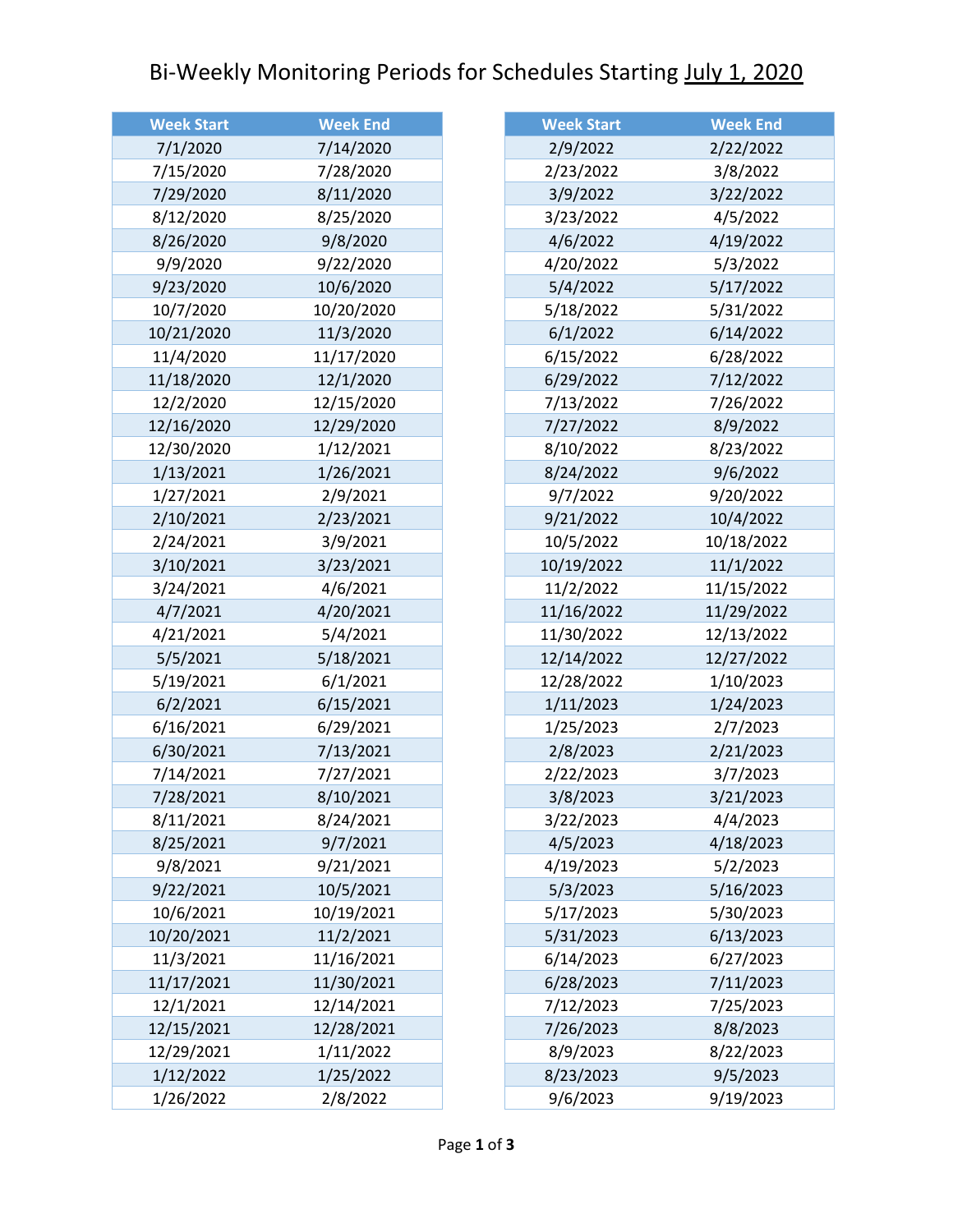## Bi-Weekly Monitoring Periods for Schedules Starting July 1, 2020

| <b>Week Start</b> | <b>Week End</b> |
|-------------------|-----------------|
| 9/20/2023         | 10/3/2023       |
| 10/4/2023         | 10/17/2023      |
| 10/18/2023        | 10/31/2023      |
| 11/1/2023         | 11/14/2023      |
| 11/15/2023        | 11/28/2023      |
| 11/29/2023        | 12/12/2023      |
| 12/13/2023        | 12/26/2023      |
| 12/27/2023        | 1/9/2024        |
| 1/10/2024         | 1/23/2024       |
| 1/24/2024         | 2/6/2024        |
| 2/7/2024          | 2/20/2024       |
| 2/21/2024         | 3/5/2024        |
| 3/6/2024          | 3/19/2024       |
| 3/20/2024         | 4/2/2024        |
| 4/3/2024          | 4/16/2024       |
| 4/17/2024         | 4/30/2024       |
| 5/1/2024          | 5/14/2024       |
| 5/15/2024         | 5/28/2024       |
| 5/29/2024         | 6/11/2024       |
| 6/12/2024         | 6/25/2024       |
| 6/26/2024         | 7/9/2024        |
| 7/10/2024         | 7/23/2024       |
| 7/24/2024         | 8/6/2024        |
| 8/7/2024          | 8/20/2024       |
| 8/21/2024         | 9/3/2024        |
| 9/4/2024          | 9/17/2024       |
| 9/18/2024         | 10/1/2024       |
| 10/2/2024         | 10/15/2024      |
| 10/16/2024        | 10/29/2024      |
| 10/30/2024        | 11/12/2024      |
| 11/13/2024        | 11/26/2024      |
| 11/27/2024        | 12/10/2024      |
| 12/11/2024        | 12/24/2024      |
| 12/25/2024        | 1/7/2025        |
| 1/8/2025          | 1/21/2025       |
| 1/22/2025         | 2/4/2025        |
| 2/5/2025          | 2/18/2025       |
| 2/19/2025         | 3/4/2025        |
| 3/5/2025          | 3/18/2025       |
| 3/19/2025         | 4/1/2025        |
| 4/2/2025          | 4/15/2025       |
| 4/16/2025         | 4/29/2025       |

| <b>Week Start</b> | <b>Week End</b> |
|-------------------|-----------------|
| 4/30/2025         | 5/13/2025       |
| 5/14/2025         | 5/27/2025       |
| 5/28/2025         | 6/10/2025       |
| 6/11/2025         | 6/24/2025       |
| 6/25/2025         | 7/8/2025        |
| 7/9/2025          | 7/22/2025       |
| 7/23/2025         | 8/5/2025        |
| 8/6/2025          | 8/19/2025       |
| 8/20/2025         | 9/2/2025        |
| 9/3/2025          | 9/16/2025       |
| 9/17/2025         | 9/30/2025       |
| 10/1/2025         | 10/14/2025      |
| 10/15/2025        | 10/28/2025      |
| 10/29/2025        | 11/11/2025      |
| 11/12/2025        | 11/25/2025      |
| 11/26/2025        | 12/9/2025       |
| 12/10/2025        | 12/23/2025      |
| 12/24/2025        | 1/6/2026        |
| 1/7/2026          | 1/20/2026       |
| 1/21/2026         | 2/3/2026        |
| 2/4/2026          | 2/17/2026       |
| 2/18/2026         | 3/3/2026        |
| 3/4/2026          | 3/17/2026       |
| 3/18/2026         | 3/31/2026       |
| 4/1/2026          | 4/14/2026       |
| 4/15/2026         | 4/28/2026       |
| 4/29/2026         | 5/12/2026       |
| 5/13/2026         | 5/26/2026       |
| 5/27/2026         | 6/9/2026        |
| 6/10/2026         | 6/23/2026       |
| 6/24/2026         | 7/7/2026        |
| 7/8/2026          | 7/21/2026       |
| 7/22/2026         | 8/4/2026        |
| 8/5/2026          | 8/18/2026       |
| 8/19/2026         | 9/1/2026        |
| 9/2/2026          | 9/15/2026       |
| 9/16/2026         | 9/29/2026       |
| 9/30/2026         | 10/13/2026      |
| 10/14/2026        | 10/27/2026      |
| 10/28/2026        | 11/10/2026      |
| 11/11/2026        | 11/24/2026      |
| 11/25/2026        | 12/8/2026       |